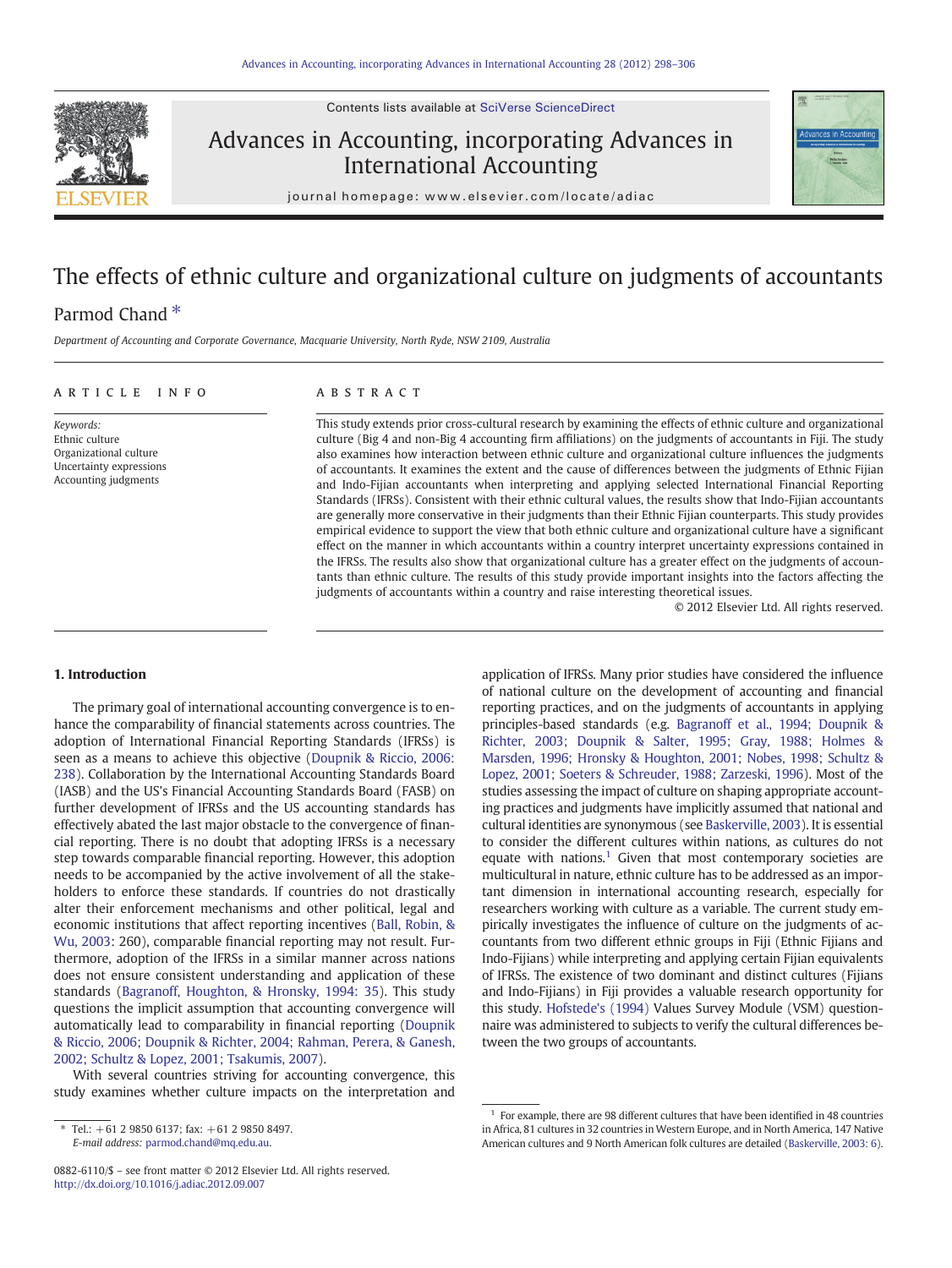This study uses questionnaire surveys to empirically test the extent and the cause of differences between the judgments of Ethnic Fijian and Indo-Fijian accountants when interpreting and applying certain IFRSs which contain uncertainty expressions. First, this study investigates the influence of ethnic culture on professional accountants' application of accounting rules within Fiji, in the context of [Gray's \(1988\)](#page--1-0) accounting value of conservatism.<sup>2</sup> It is expected that the interpretation of uncertainty expressions contained in the IFRSs might be affected by the degree of conservatism shared by Ethnic Fijian and Indo-Fijian accountants. Second, the study examines the influence of organizational culture on the judgments of accountants in Fiji. It is expected that the accountants in the Big 4 firms may interpret and apply accounting standards that require the exercise of professional judgments differently from those in the non-Big 4 firms. Third, this study also examines the interaction between ethnic culture and organizational culture in influencing the judgments of accountants. It is expected that the similarities in the organizational culture, particularly of the Big 4 firms, will moderate the effects of the ethnic culture of its accountants. Fourth, the influence of other variables including professional accountants' gender, age, level of formal education, years of work experience, level of familiarity with the Fijian equivalents of the IFRSs and the perceived level of complexity associated with the practical scenarios used in this study are also examined.

Cross-cultural accounting researchers (such as [Baskerville, 2003;](#page--1-0) [Chow, Harrison, McKinnon, & Wu, 2002; Harrison & McKinnon, 1999](#page--1-0)) have stressed the need to go beyond the aggregate cross-national level of analysis and explore cultural differences at organizational levels and within-national level. In response to this call, the findings of this study provide insights on the impact of both ethnic culture and organizational culture on the judgments of accountants within a country. Countries adopting the IFRSs should consider whether the IFRSs that have been adopted are applied in a consistent manner within their respective jurisdictions. The empirical results of this study will also provide evidence to assist in understanding the cultural and non-cultural factors that cause differences in the judgments of accountants when interpreting and applying a set of accounting standards within a country. An understanding of these factors should facilitate the move towards the convergence of accounting practices, thereby improving the quality and comparability of international accounting information, systems and procedures. The ultimate aim of convergence is to ensure that the financial reports of companies in different countries are comparable, but if IFRSs are not applied in a consistent manner, then comparable financial reports will not result even if countries have adopted the IFRSs.

### 2. Background

This study examines the judgment of accountants in Fiji with respect to the interpretation and application of uncertainty expressions contained in IFRSs. IFRSs contain uncertainty expressions to establish the criteria for the recognition, measurement or disclosure of items, and accountants are required to attach meaning to those expressions [\(Doupnik & Richter, 2003: 15](#page--1-0)). A number of studies have provided evidence that accountants do not interpret and apply these uncertainty expressions in a similar manner [\(Belkaoui, 1980; Chesley, 1986; Davidson](#page--1-0) [& Chrisman, 1994; Flamholtz & Cook, 1978; Haried, 1972, 1973;](#page--1-0) [Houghton, 1988; Hronsky & Houghton, 2001; Oliver, 1974](#page--1-0)). This finding implies that the financial disclosure of similar uncertain economic events could vary simply because of differences in the interpretation of uncertainty expressions used in the accounting standards [\(Chesley,](#page--1-0) [1986; Davidson & Chrisman, 1994: 188](#page--1-0)). A few cross-cultural studies

have also shown that national culture can affect the numerical probability that accountants assign to uncertainty expressions used in IFRSs [\(Doupnik & Riccio, 2006; Doupnik & Richter, 2003, 2004](#page--1-0)). Similarly, differences in the interpretation of uncertainty expressions might lead to differences in the application of the recognition criteria in which those terms are used, resulting in different recognition decisions being made across countries [\(Doupnik & Richter, 2004](#page--1-0): 16).

So far, only two cross-cultural studies [\(Doupnik & Riccio, 2006;](#page--1-0) [Doupnik & Richter, 2004\)](#page--1-0) have assessed the interpretation of 'in context' uncertainty expressions by providing accountants with the relevant excerpts from the accounting standards containing the uncertainty expression. In addition, [Tsakumis \(2007\)](#page--1-0) is the only study published so far that has used 'practical' scenarios wherein accountants had to interpret these uncertainty expressions and make a judgment on how a particular issue should be accounted for in an entity's financial report.

[Simon \(2002\)](#page--1-0) argued that without a real-world context, the assessment of uncertainty expression is inevitably an artificial task because in practice events are always embedded in a context. Although simulated scenarios cannot easily be generalized to other contextual situations, they attempt to place the task in a 'near neutral' context, so making the results more meaningful ([Simon, 2002: 604](#page--1-0)). Therefore, as [Doupnik and Riccio \(2006: 256\)](#page--1-0) pointed out, financial reporting decisions based on uncertainty expressions are a function of (1) interpretation of the uncertainty expression threshold and (2) analysis of facts and circumstances to determine whether the probability threshold has been achieved while deciding the relevant financial disclosure. They further argued that both these factors could lead to different financial reporting decisions being made with similar facts and in similar circumstances, which may eventually reduce the cross-national comparability of financial reporting. Consequently, the current study investigates whether the accounting value of conservatism systematically influences the manner in which accountants interpret uncertainty expressions and make a judgment on how a particular issue should be recognized in an entity's financial report.

#### 3. Theory and hypotheses formulation

#### 3.1. Influence of culture on judgments of accountants

In the accounting literature, the importance of culture – defined by [Hofstede \(1980: 25\)](#page--1-0) as "the collective programming of the mind which distinguishes the members of one group or society from those of another" – has been widely recognized (see [Doupnik &](#page--1-0) [Tsakumis, 2004; Harrison & McKinnon, 1999](#page--1-0) for a review of these studies). While examining the influence of culture on various accounting issues including management control systems design, standard setting practices and professional culture in accounting firms, most cross-cultural research to date have almost exclusively relied on the cultural values of [Hofstede \(1980\)](#page--1-0) and [Hofstede and Bond](#page--1-0) [\(1988\)](#page--1-0) ([Harrison & McKinnon, 1999: 502\)](#page--1-0). [Hofstede \(1980\)](#page--1-0) and [Hofstede and Bond \(1988\)](#page--1-0) identified five societal values that can be used to describe a country's national culture: Uncertainty Avoidance, Individualism, Power Distance, Masculinity and Confucian Dynamism, later referred to as Long-term Orientation.

Using [Hofstede's \(1980\)](#page--1-0) cultural framework, [Gray \(1988\)](#page--1-0) identified four accounting values that can be used to describe a country's accounting subculture: conservatism, secrecy, professionalism and uniformity. Gray argued that these accounting values influence the development of countries' financial reporting practices. Although Gray's cultural accounting framework can be used to show the effect of culture on a country's set of financial reporting rules, a number of studies including [Schultz and Lopez \(2001\),](#page--1-0) [Doupnik and Richter](#page--1-0) [\(2004\)](#page--1-0) and [Tsakumis \(2007\)](#page--1-0) have shown that it is equally applicable to the manner in which a country's accountants interpret and apply those rules. The premise of the current study is that conservatism (a

<sup>&</sup>lt;sup>2</sup> Based on [Hofstede's \(1980\)](#page--1-0) cultural framework, [Gray \(1988\)](#page--1-0) identified four accounting values that can be used to describe a country's accounting subculture: conservatism, secrecy, professionalism and uniformity.